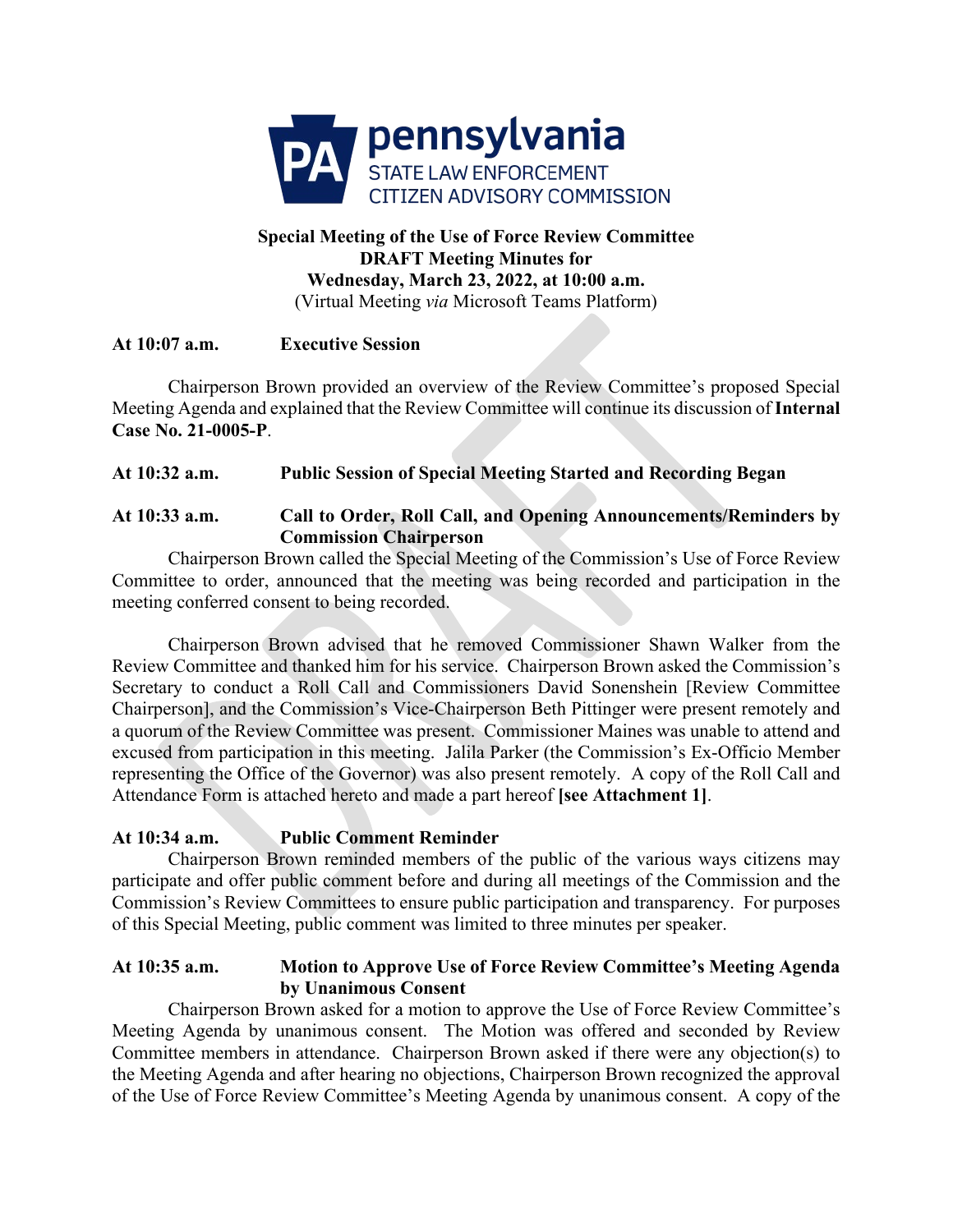Use of Force Review Committee's March 23, 2022, Meeting Agenda, as adopted, is attached hereto, and made a part hereof **[see Attachment 2]**.

#### **At 10:35 a.m. Motion to Approve Adoption of the Draft of the Use of Force Review Committee's March 10, 2022, Meeting Minutes by Unanimous Consent**

Chairman Brown asked for a Motion to approve the draft of the Use of Force Review Committee's March 10, 2022, Meeting Minutes by unanimous consent. The Motion was offered and seconded by Review Committee members. Unanimous consent to approve adoption of the draft of the Use of Force Review Committee's March 10, 2022, Meeting Minutes passed with no noted objections [a copy of the Meeting Minutes as adopted is available on the Review Committee's webpage found at [www.osig.pa.gov/PSLECAC\]](http://www.osig.pa.gov/PSLECAC).

#### **At 10:36 a.m. Other Review Committee Administrative Matters**

Review Committee Chairperson Sonenshein did not have any administrative matters to discuss and yielded the floor back to Chairperson Brown.

### **At 10:36 a.m. Discussion and Deliberation for the Purpose of Reaching Preliminary Findings and Conclusions in Anticipation of the Issuance of a Preliminary Investigative Review Report for Internal Case No. 21- 0005-P**

Chairperson Brown opened the meeting by summarizing the Review Committee's six Review Objectives [No. 1 – prompt and fair; No. 2 – impartial; No. 3 – complete; No. 4 – whether adjudicatory findings were reasonable based on a totality of the circumstances; No. 5 – whether discipline (if any) was reasonable based on just cause standards and past disciplinary precedent; and No. 6 – whether any policy and/or training deficiencies exist, and if so, recommendations to address those shortcomings based on best practices] relevant to all reviews of completed internal investigations of lower-level use of force incidents. Chairperson Brown then recapped that the Review Committee first addressed these six Review Objectives during its Special Meeting on March 10, 2022 and some were tabled until more information was received from DOC. Chairperson Brown informed the Review Committee that a request for additional information was sent to DOC on March 8, 2022 which sought additional information including a copy of the relevant Collective Bargaining Agreement (CBA), confirmation of whether audio or video evidence of the incident was available and clarification of DOC policy or policies addressing tasers, i.e., whether tasers were considered an "impact weapon," etc. Chairperson Brown announced that DOC provided additional information to the Review Committee on March 21, 2022 and moved to addressing each Review Objective separately.

Chairperson Brown proceeded to open discussion and deliberation of whether DOC's completed internal investigation was prompt and fair [Review Objective No. 1] which was tabled on March 10, 2022. To make this determination, the Review Committee will review how the internal investigation was conducted as compared to department policy and requirements of relevant collective bargaining agreement(s) to confirm that the investigation was conducted in a prompt and fair manner. To this end, Chairperson Brown informed the Review Committee that it received a copy of the CBA between DOC and the union representing the employee(s) involved in this incident. After a review of the applicable CBA, Chairperson Brown stated that he did not find any issues of noncompliance as compared to investigative activities concerning the matter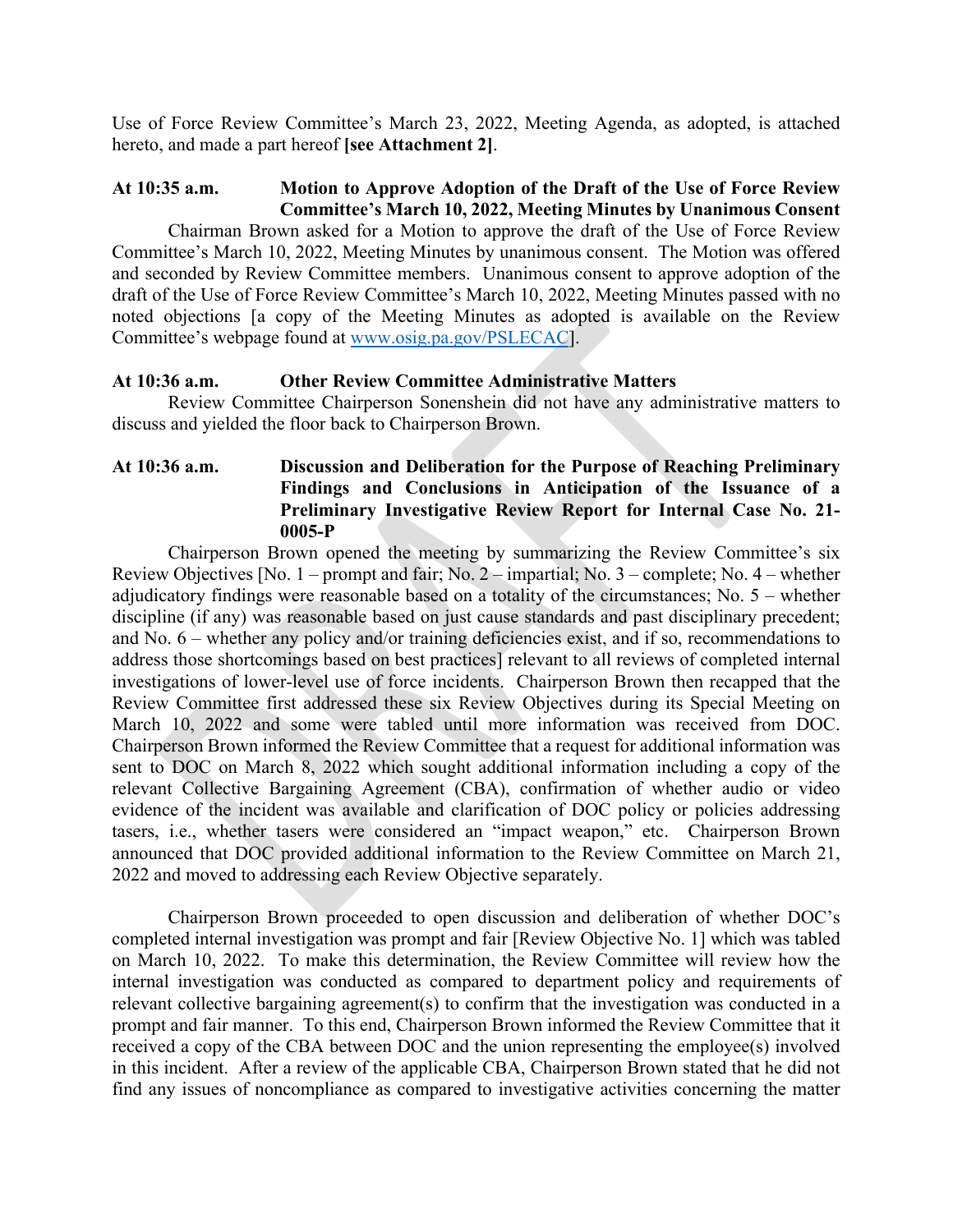currently under consideration and relinquished the floor to Review Committee Chairperson Sonenshein for further deliberations. Both Review Committee Chairperson Sonenshein and Commissioner Pittinger agreed.

At this time, Chairperson Brown opened the floor to public comment and no public comment was offered. **Chairperson Brown then asked for a motion from the Review Committee rendering a determination that DOC's completed internal investigation concerning Internal Case No. 21-0005-P was deemed both prompt and fair, and the motion was offered and seconded without objection.**

Chairperson Brown then reiterated that at the Review Committee's Special Meeting held on March 10, 2022 [Review Objective No. 2], the Review Committee determined that **DOC's completed internal investigation was deemed impartial concerning Internal Case No. 21- 0005-P.**

Chairperson Brown then moved the Review Committee's discussion and deliberations to reaching a determination of whether DOC's internal investigation was complete [Review Objective No. 3] which was tabled on March 10, 2022. To make this determination, Commissioners reviewed records contained in the completed internal investigative file to ensure all relevant facts that were reasonably obtainable were collected and all relevant interviews were conducted. Chairperson Brown confirmed that the Review Committee received and reviewed various documents including witness statements and general incident [completed by the Agent] and adjudication report [completed by supervisors], the latter of which included a seven-step review and approval process involving DOC's chain of command. Chairperson Brown then informed the Review Committee that in response to the Review Committee's request for additional information and/or clarification, DOC provided a response to several of its questions. For example, DOC informed the Review Committee that parole agents are not currently equipped with body cameras; however, DOC indicated that it is in the process of seeking funding and budget approval for the procurement of body cameras. Chairperson Brown stated that this is similar to the efforts of other Covered Agencies. Accordingly, Chairperson Brown confirmed that no audio or visual evidence exists of the incident currently under consideration.

Concerning taser deployments, Chairperson Brown stated that the Review Committee requested and received a copy of DOC's Taser Data Download Report (Report), which is required following every taser deployment pursuant to DOC policy. Chairperson Brown informed the Review Committee that its investigative team reviewed the Report, which consisted of a lengthy spreadsheet of data, i.e., number of cartridges deployed, duration of electric shocks, etc., capturing 191 taser trigger pulls since its purchase regarding the taser used in the use of force incident currently under review. Chairperson Brown stated DOC records confirmed that the taser device used in this incident was immediately secured and the data was pulled the following day. However, Chairperson Brown noted that there was no record of, or other data concerning, the trigger pull on or about the date of this incident. Chairperson Brown also noted that it was not clear if there was a problem with the data download or if there was a discrepancy in the report and relinquished the floor to Review Committee Chairperson Sonenshein for further deliberation.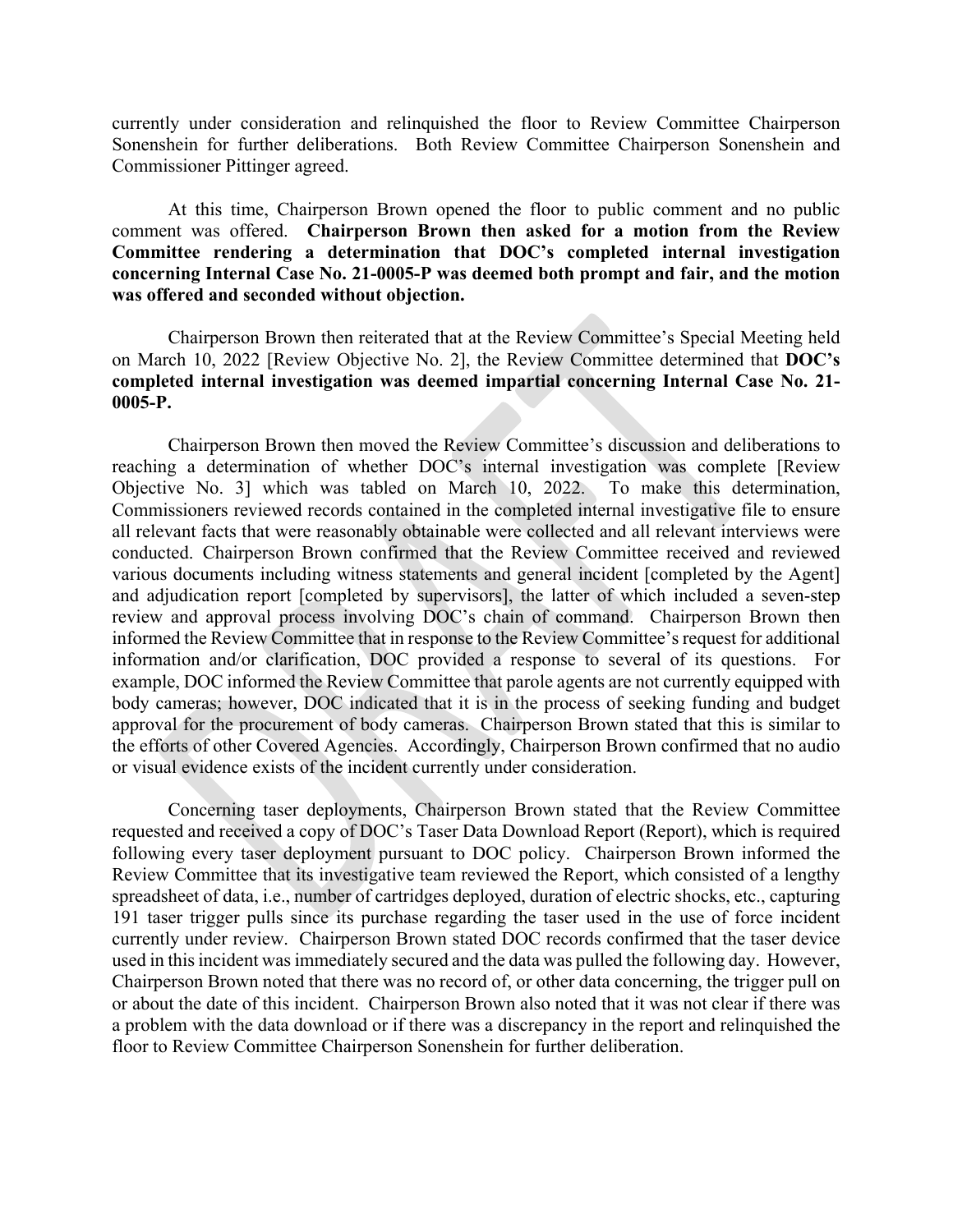Review Committee Chairperson Sonenshein commented that most of the process requirements were met. However, Review Committee Chairperson Sonenshein stated that he would like to confirm with DOC why data of this incident was missing from the Report before rendering a determination of completeness and issuing a final Preliminary Investigative Review Report by the committee for presentation to the Commission. Vice-Chairperson Pittinger agreed and stated that the number of times the trigger was pulled, and duration of the electric shocks was important to their determination. Vice-Chairperson Pittinger added that it appeared DOC's policy was silent on how many times a taser can be deployed and whether a subject had an opportunity to comply before multiple taser deployments, and saw no evidence that agents had to check on the subject's wellbeing after being tased. Vice-Chairperson Pittinger suggested, if that was the case, this committee can recommend that DOC include more guidance in its policy. In response, Chairperson Brown stated that in compliance with Section 8(g) within DOC's Care Custody and Control of Commonwealth Property Policy of the CCCP Policy (CCCP Policy) records indicated DOC properly removed the taser from service and ordered the data download. In addition, Chairperson Brown also stated that Sections 8(d) and 8(e) [on pages 12 and 13] within DOC's CCCP Policy authorizes employees to use tasers considering the totality of the circumstances, and that following the discharge of a taser, the employee must allow the subject time to comply before beginning a new cycle. However, Chairperson Brown pointed out that the information in the Report did not contain such data, i.e., number or duration of taser deployments, for the date and time of this incident. Vice-Chairperson Pittinger stated it was important to identify the reason(s) why the data was not contained in the Report.

Regarding an employee's duty to render aid, i.e., wellbeing check, before secondary or multiple taser deployments, Chairperson Brown stated that he did not identify such language in DOC's current CCCP Policy and asked whether the Review Committee wished to propose such a recommendation. Chairperson Brown also explained that it was unclear whether electric shocks caused by a taser deployment was considered an injury from "striking" within DOC's use of force policy.

Review Committee Chairperson Sonenshein asked whether there was closed circuit television installed in parole offices which may have captured the incident. Chairperson Brown indicated that there was not. Vice-Chairperson Pittinger asked whether DOC had a standalone or specific taser policy, and Chairperson Brown indicated that the sections embedded within DOC's CCCP Policy represented the Covered Agency's taser policy [so the information is there despite the policy's title], but that tasers were not included (as written) in DOC's use of force policy. Vice-Chairperson Pittinger replied that the Review Committee would like to recommend that additional guidance be added regarding wellbeing checks and taser barb removal and that tasers should be specifically reflected and addressed within DOC's use of force policy as a unique tool.

Chairperson Brown indicated that pursuant to DOC's CCCP Policy, tasers appeared to fall into the "pain compliance" category within DOC's use of force policy. However, tasers are not specifically mentioned on the pain compliance graphs that accompany DOC's use of force policy. Vice-Chairperson Pittinger questioned whether tasers should be graded [on the use of force continuum] higher than "pain compliance," and potentially immediately below use of "lethal" force which was a policy question for DOC. Chairperson Brown also indicated that a taser strike appeared to fall between "verbal direction" and "physical controls," such as strikes or kicks, and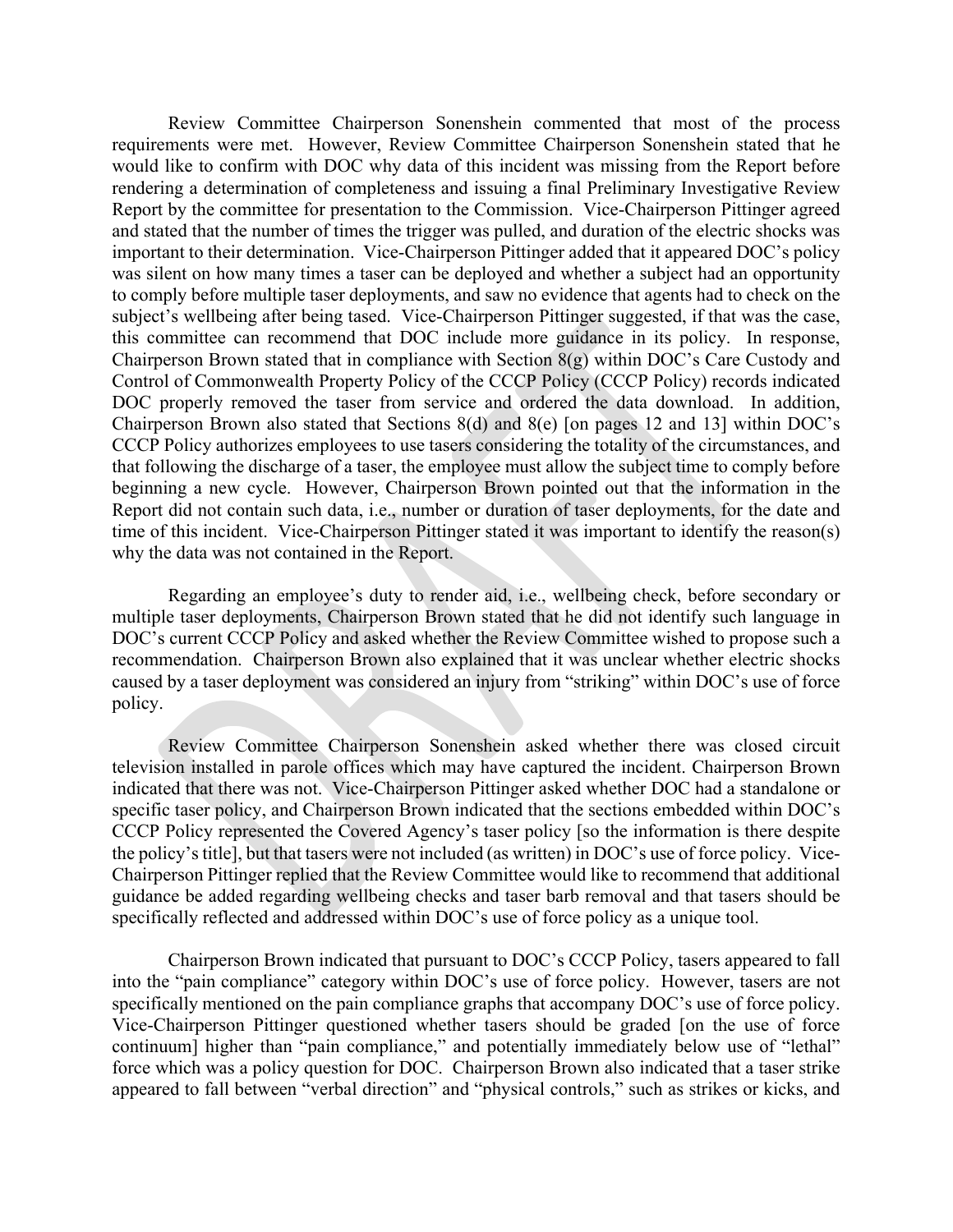between "passive resistance" and "defensive resistance," but it is not specifically mentioned [unlike use of OC spray, escorts and pressure points that do appear in the graph]. Vice-Chairperson Pittinger stated that there were significant incidents where taser strikes were lethal, suggested that it may be akin to a "Level 3" on DOC's continuum or possibly elevated, and opined that the Review Committee should consider speaking further with experts since it is not necessarily considered non-lethal force depending on the individual and its evolution over the last 10 years. For example, Vice-Chairperson Pittinger explained [based on a commissioned study of municipal policies related to the use of pepper spray and taser] that the data suggested a rise in, and heavier reliance on, the use of these tools to more quickly subdue a subject which resulted in what many referred to as the "lazy cop syndrome." This "lazy cop syndrome" lends suspicion to the general legitimacy of this use of force.

Chairperson Brown then asked whether the Review Committee believed all relevant facts that were reasonably obtainable were collected regarding its determination of completeness [Review Objective No. 3]. While no audio or video evidence was available to DOC reviewers, Chairperson Brown pointed out that a Report was downloaded but the incident and/or adjudication report did not indicate that the Report was reviewed by adjudicators, or that pertinent data was missing from the taser download.

Review Committee Chairperson Sonenshein agreed but stated that the Review Committee still needs an explanation before rendering its determination. Notwithstanding missing data in the Report, Review Committee Chairperson Sonenshein recalled that the number of taser shots was provided by DOC during its Oral Presentation and included in other DOC records. Chairperson Brown said that other DOC records indicated that the Agent fired his taser once, which struck the subject in the lower torso causing him to fall forward and that the deployment lasted several seconds, and a second dry stun was deployed for several seconds to the subject's upper back. Review Committee Chairperson Sonenshein stated that the committee needed to know if the taser download was consistent with the Agent's statement.

Chairperson Brown then presented the Review Committee with two options: (1) send a request for additional information to the Covered Agency and reserve rendering its determination until its meeting on April 1, 2022; or (2) based on the information provided, render a preliminarily determination that DOC's internal investigation was not complete but reserve the right to change this determination after its April 1<sup>st</sup> meeting with the agency. Review Committee Chairperson Sonenshein stated that he would prefer to leave the determination open until speaking with DOC on April 1<sup>st</sup>, and Vice-Chairperson Pittinger agreed. Chairperson Brown asked whether the Preliminary Investigative Review Report should state that additional information is needed before rendering its determination, and Review Committee Chairperson Sonenshein and Vice-Chairperson Pittinger agreed.

At this time, Chairperson Brown opened the floor to public comment and no public comment was offered.

Given the Review Committee's tabling of its determination of completeness [Review Objective No. 3] here again, Chairperson Brown then asked if the Review Committee wished to also again table reaching a determination of whether DOC's adjudicatory findings were considered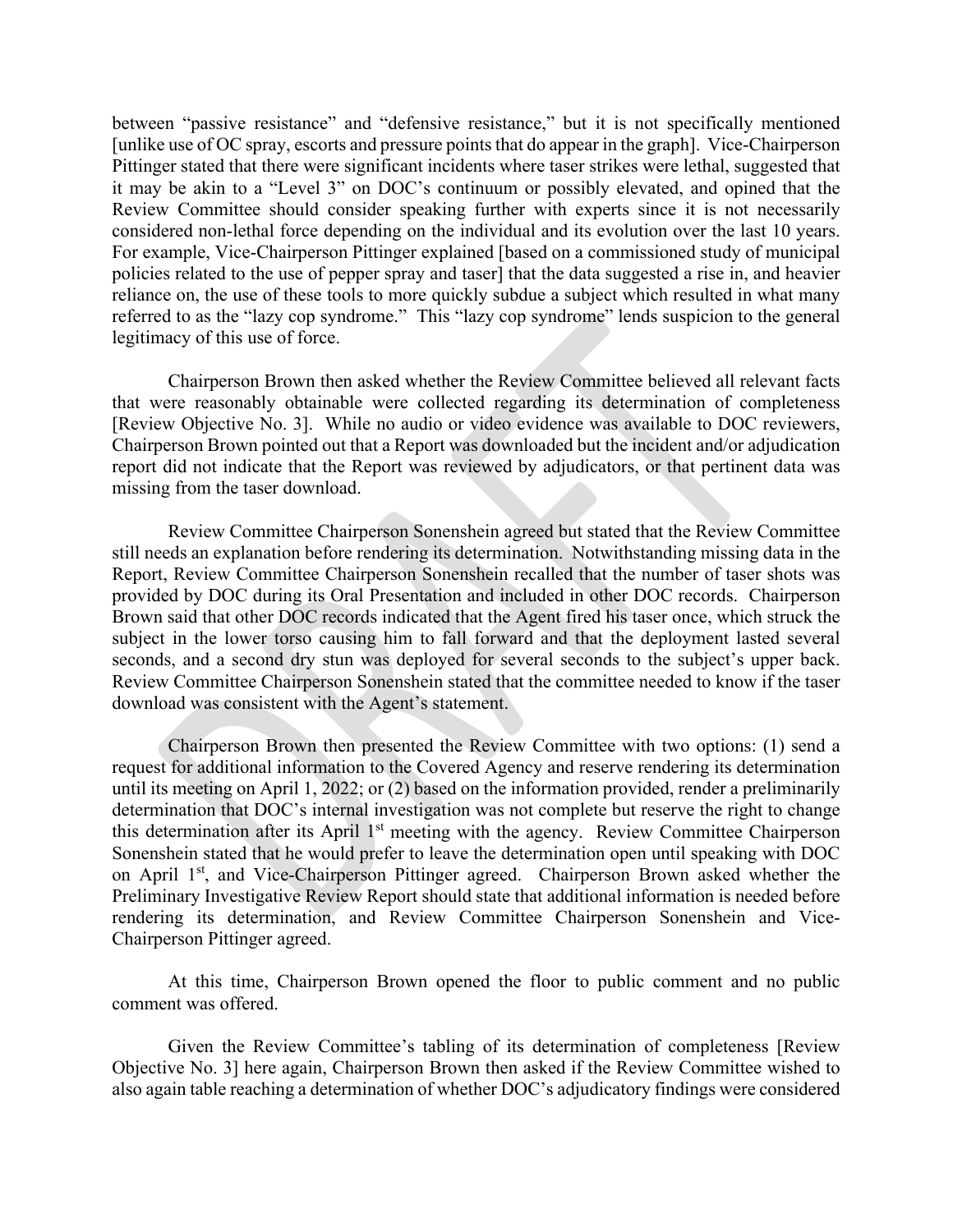reasonable [Review Objective No. 4 also tabled on March 10, 2022] since the two are interconnected. Review Committee Chairperson Sonenshein agreed the two determinations go "hand in hand" and stated that if the relevant information was not retrievable, the missing data could indicate an issue with the data downloading or information technology process itself. Review Committee Chairperson Sonenshein directed that Review Objective No. 4 (reasonableness of adjudicatory findings) be treated the same as Review Objective No. 3 (completeness) with a notation that more information was needed, and Vice-Chairperson Pittinger agreed.

Chairperson Brown stated that the Review Committee's determination of whether disciplinary action (if any) was reasonable and in accordance with just cause standards [Review Objective No. 5] was not applicable to this review. At this time, Chairperson Brown opened the floor to public comment and no public comment was offered.

Chairperson Brown then moved the discussion and deliberations to determining whether any policy or training deficiencies exist [Review Objective No. 6] based on its review of DOC's completed internal investigation. Chairperson Brown summarized that on March 10, 2022, the Review Committed identified a proposed recommendation that DOC enhance its use of force policy to include a definition of "objectively reasonable" consistent with Graham v. Conner. The second proposed recommendation offered by the Review Committee concerned the duty to render aid. Chairperson Brown reiterated that DOC's relevant policy regarding an agent's duty to render aid reads currently as follows:

> Use of Force Policy (Duty to Render Aid): Under Medical Attention Physical Control – anytime an employee causes injury by **striking** a subject or the subject complains of injury, the employee shall: (1) Immediately call emergency medical personnel or transport the subject to the nearest emergency medical facility for medical attention; and (2) Contact the employees' supervisor and advise the supervisor of the nature of the injury as soon as possible.

Chairperson Brown stated that taser deployments did not inherently equal "striking" under DOC's policy as written and restated Vice-Chairperson's desire to add provisions regarding wellbeing checks and barb removal. Chairperson Brown asked the Review Committee if DOC's policy was deficient in this regard and whether a taser deployment should automatically require seeking medical attention and relinquished the floor to Review Committee Chairperson Sonenshein for further deliberation. Review Committee Chairperson Sonenshein stated that using the word "striking" was insufficient and suggested that the Review Committee recommend that DOC specifically add taser deployments to this policy. Chairperson Brown suggested that the Review Committee can propose that DOC include taser deployments in its definition of "striking" and Review Committee Chairperson Sonenshein replied that the Review Committee can propose this language and ask DOC for feedback. However, Vice-Chairperson Pittinger said that any use of force, including pepper spray or any other control technique used to gain compliance, should require a reciprocal check on the individual and asked if agents were considered first responders who required annual certification. Chairperson Brown replied that he was unsure [Review Committee has not asked for this information] but noted that as a subunit of a law enforcement agency, all DOC agents must receive initial first responder related training [thereafter it may be optional].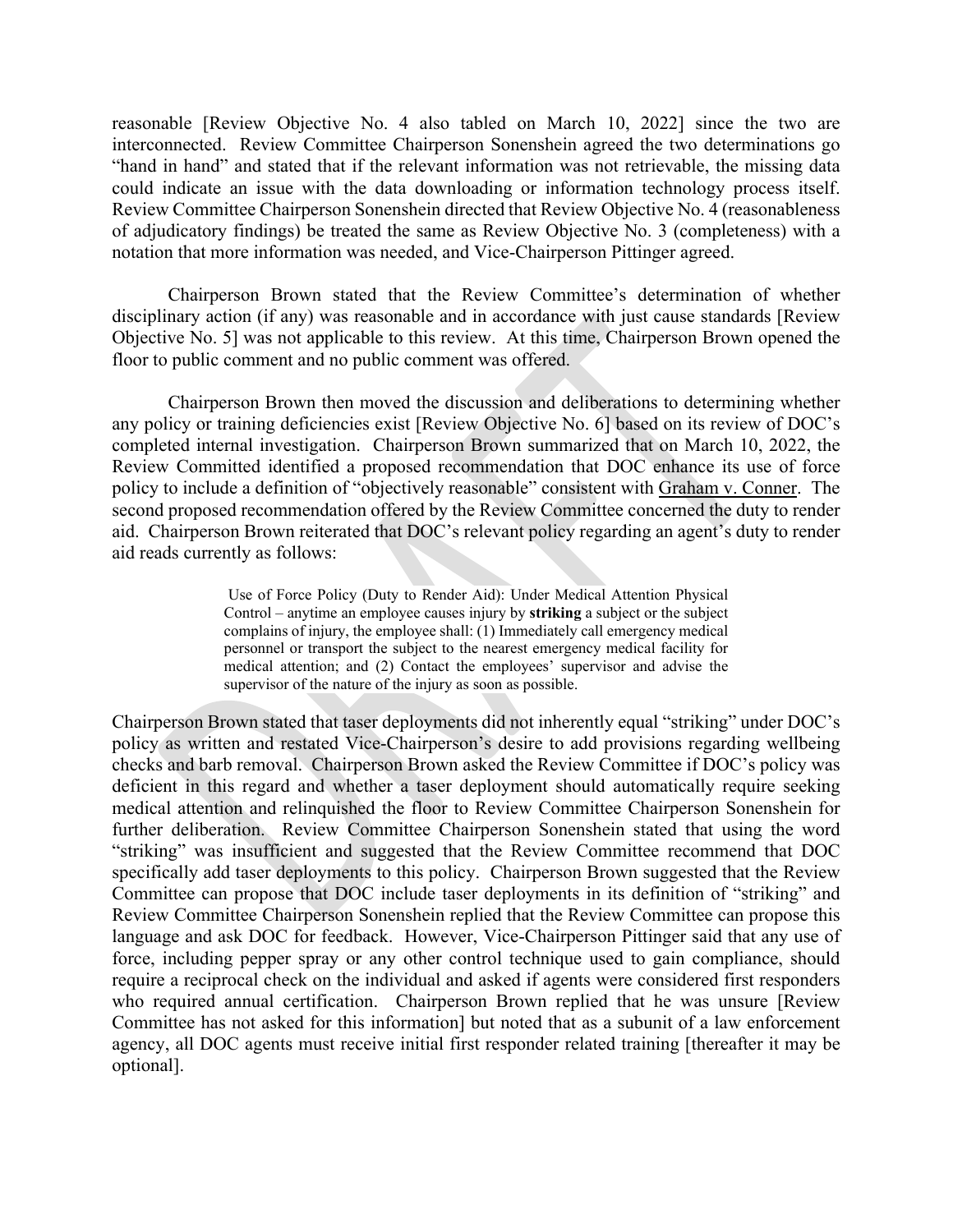Chairperson Brown then asked whether the proposed recommendation should be modified to suggest that DOC consider updating its definition of "striking" to include taser deployments along with other uses of force like pepper spray. Review Committee Chairperson Sonenshein suggested that the policy reflect any contact between an agent and citizen that may cause injury should trigger medical intervention, i.e., use of handcuffs can cause breaking of a bone and Vice-Chairperson Pittinger agreed that it should include any "take down technique." Chairperson Brown suggested that the proposed language can read "….anytime an employee causes an injury, or a subject complains of an injury" with deletion of the word "striking" from their policy. Review Committee Chairperson Sonenshein agreed that the proposed language was more straightforward. Vice-Chairperson Pittinger agreed that agents must be required to be both mindful and check (i.e., eliminate subjectiveness and any loopholes, which protects citizens and shields officers from any liability).

Chairperson Brown also summarized another portion of the proposed recommendation to include "when force is used, and an injury is apparent or possible, or a citizen complains of an injury, a requirement that aid is rendered and/or secured prior to releasing the citizen to the care and custody of another law enforcement or criminal justice agency along with a requirement that agents must inform the respective agency of the citizen's apparent or possible injury, or complaint of an injury, during custody transfers." Both Review Committee Chairperson Sonenshein and Vice-Chairperson Pittinger agreed with the proposed language.

Chairperson Brown believed that the Review Committee covered all use of force policy enhancements, will request additional information from DOC during its meeting scheduled for April 1, 2022 and reminded Commissioners that the Review Committee can make all necessary amendments during that meeting as well

Chairperson Brown then read the Review Committee's proposed recommendation concerning procurement of body worn cameras into the record as follows: " The Pennsylvania State Law Enforcement Citizen Advisory Commission's Use of Force Review Committee preliminarily recommends that the Pennsylvania Board of Probation and Parole [within the Pennsylvania Department of Corrections] implement a body worn camera program as recommended by best practices offered by the United States Department of Justice along with interview and/or assessment room surveillance in support of its enforcement efforts." Chairperson Brown noted that this recommendation was the same as that proposed to both the Pennsylvania State Police and the Department of Conservation and Natural Resources and relinquished the floor to Review Committee Chairperson Sonenshein for any further comment or discussion. Review Committee Chairperson Sonenshein remarked that he was a supporter of both closed circuit television and body worn cameras and supported the proposed recommendation and Vice-Chairperson Pittinger agreed.

At this time, Chairperson Brown opened the floor to public comment and no public comment was offered.

With no further business, Chairperson Brown asked for a motion authorizing the release of the revised Preliminary Investigative Review Report for Internal Case No. 21-0005-P to the Covered Agency in accordance with the Commission's Bylaws. Before offering the motion,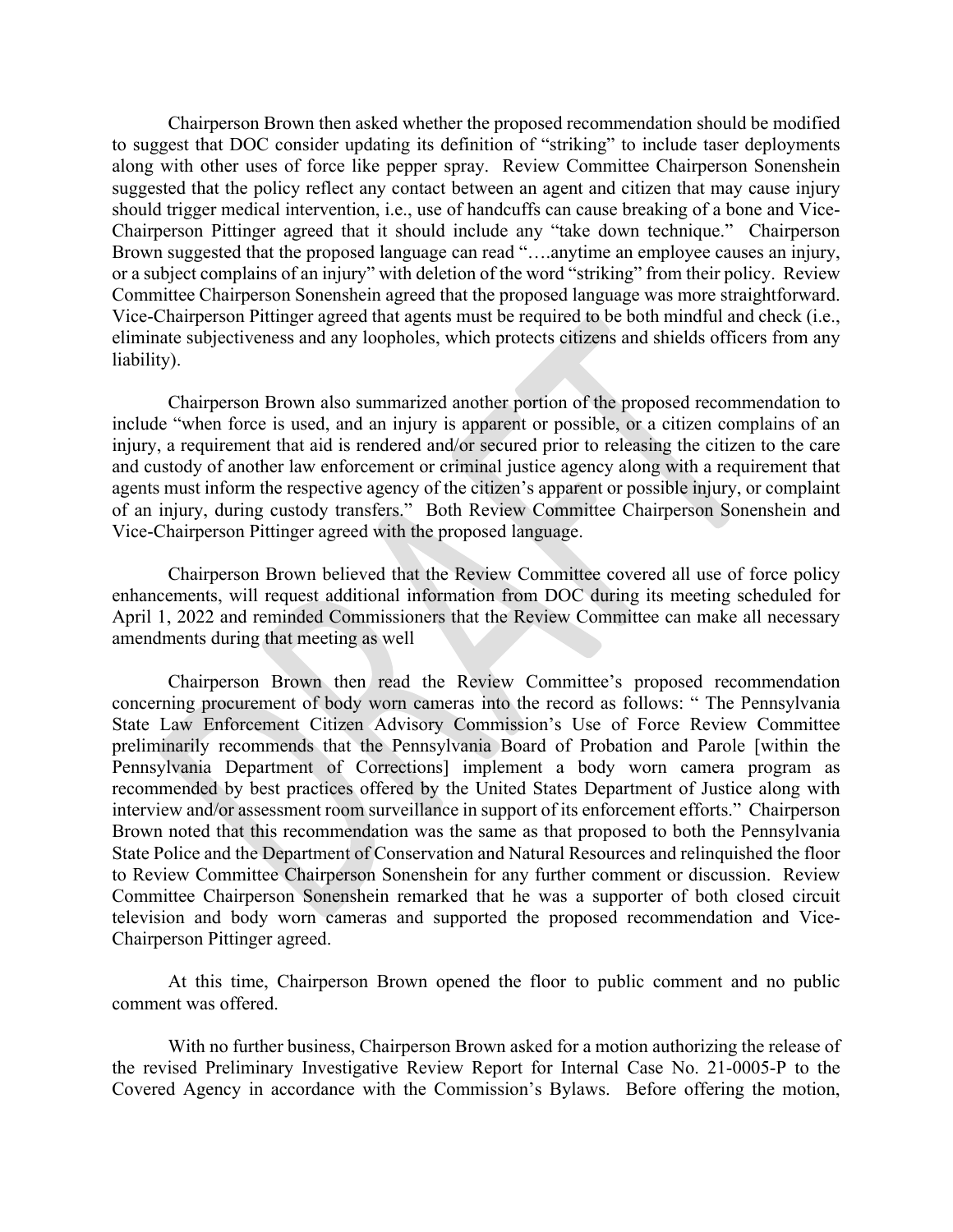Review Committee Chairperson Sonenshein asked if the report recognized that DOC's Use of Force Continuum was "state of the art" and Chairperson Brown replied by reading such language into the record. Review Committee Chairperson Sonenshein then made the motion which was seconded with no noted objections. With such approval, Chairperson Brown announced that the Review Committee will revise the draft of its Preliminary Investigative Review Report for Internal Case No. 21-0005-P based on today's deliberations and release it to DOC for initial consideration in preparation of the Review Committee's Special Meeting scheduled for April 1, 2022 at 10:00 a.m.

At this time, Chairperson Brown opened the floor to public comment and no public comment was offered.

#### **At 11:27 a.m. Announcements**

Chairperson Brown provided closing remarks and informed the public about how to file complaints using the Commission's hotline, access the Commission's webpage, and contact the Office of Inspector General (OSIG) and the OSIG's Bureau of Law Enforcement Oversight for assistance.

# **At 11:28 a.m. Special Meeting of Use of Force Review Committee Adjourned**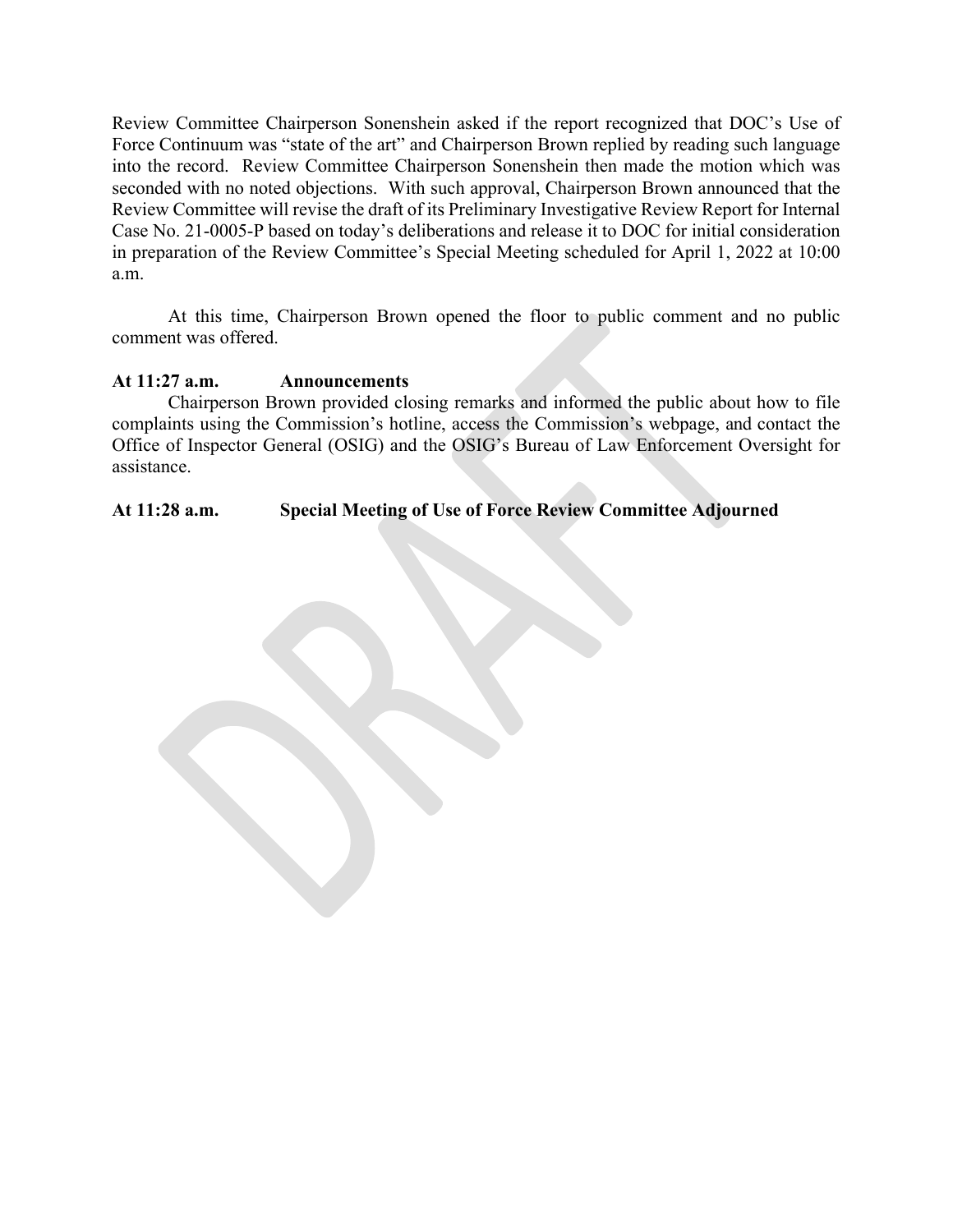# **ATTACHMENT 1**



# Roll Call and Attendance Form

Type of Comrnission Meeting: Quarterly Special Rescheduled Date and Time of Committee Meeting: MARCH 23, 2022 10:00AM Name of Committee: USE OF FORCE Review

Pursuant to Article 6, Sections 2 and 5 of the Pennsylvania State Law Enforcement Citizen Advisory Commission's (Commission) Bylaws, I hereby attest to having a Roll Call of Committee Membership performed at the above listed Committee meeting and recording attendance of Committee members as indicated below:

|                     | <b>Chamission Member</b>         | Present | <b>Attendance</b><br><b>Excused</b><br><b>Absence</b> | <b>Absent</b> |
|---------------------|----------------------------------|---------|-------------------------------------------------------|---------------|
| At-Large Seat 1     | David A. Sonenshein              |         |                                                       |               |
| At-Large Seat 2     | Dr. A. Suresh Canagarajah, Ph.D. |         |                                                       |               |
| At-Large Seat 3     | Kelley B. Hodge, Esquire         |         |                                                       |               |
| At-Large Seat 4     | Denise Ashe                      |         |                                                       |               |
| At-Large Seat 5     | Elizabeth C. Pittinger           |         |                                                       |               |
| At-Large Seat 6     | Keir Bradford-Grey               |         |                                                       |               |
| Troop A Seat        | Jeffrey Wilson                   |         |                                                       |               |
| Troop B Seat        | <b>Brenda</b> Tate               |         |                                                       |               |
| Troop C Seat        | Joshua S. Maines, Esquire        |         |                                                       |               |
| Troop D Seat        | Marisa C. Williams               |         |                                                       |               |
| <b>Troop E Seat</b> | Bishop Curtis L. Jones, Sr.      |         |                                                       |               |
| Troop F Seat        | Honorable Erick J. Coolidge      |         |                                                       |               |
| Troop G Seat        | Charima C. Young                 |         |                                                       |               |
| Troop H Seat        | Spero T. Lappas, J.D., Ph.D      |         |                                                       |               |
| Troop J Seat        | <b>VACANT</b>                    |         |                                                       |               |
| Troop K Seat        | Andrea A. Lawful-Sanders         |         |                                                       |               |
| Troop L Seat        | <b>VACANT</b>                    |         |                                                       |               |
| Troop M Seat        | Marvin Boyer                     |         |                                                       |               |
| <b>Troop N Seat</b> | Marilyn M. Brown, Ed.D.          |         |                                                       |               |
| <b>Troop P Seat</b> | Rev. Shawn M. Walker             |         |                                                       |               |
| <b>Troop R Seat</b> | Krista Somers                    |         |                                                       |               |

Signature of Sha S. Brown, Commission Chairperson

> Office of State Inspector General | State Law Enforcement Citizen Advisory Commission 555 Walnut Street, 8<sup>th</sup> Floor, Forum Place | Harrisburg, PA 17101 | Ph: 717-772-4935 | www.osig.pa.gov